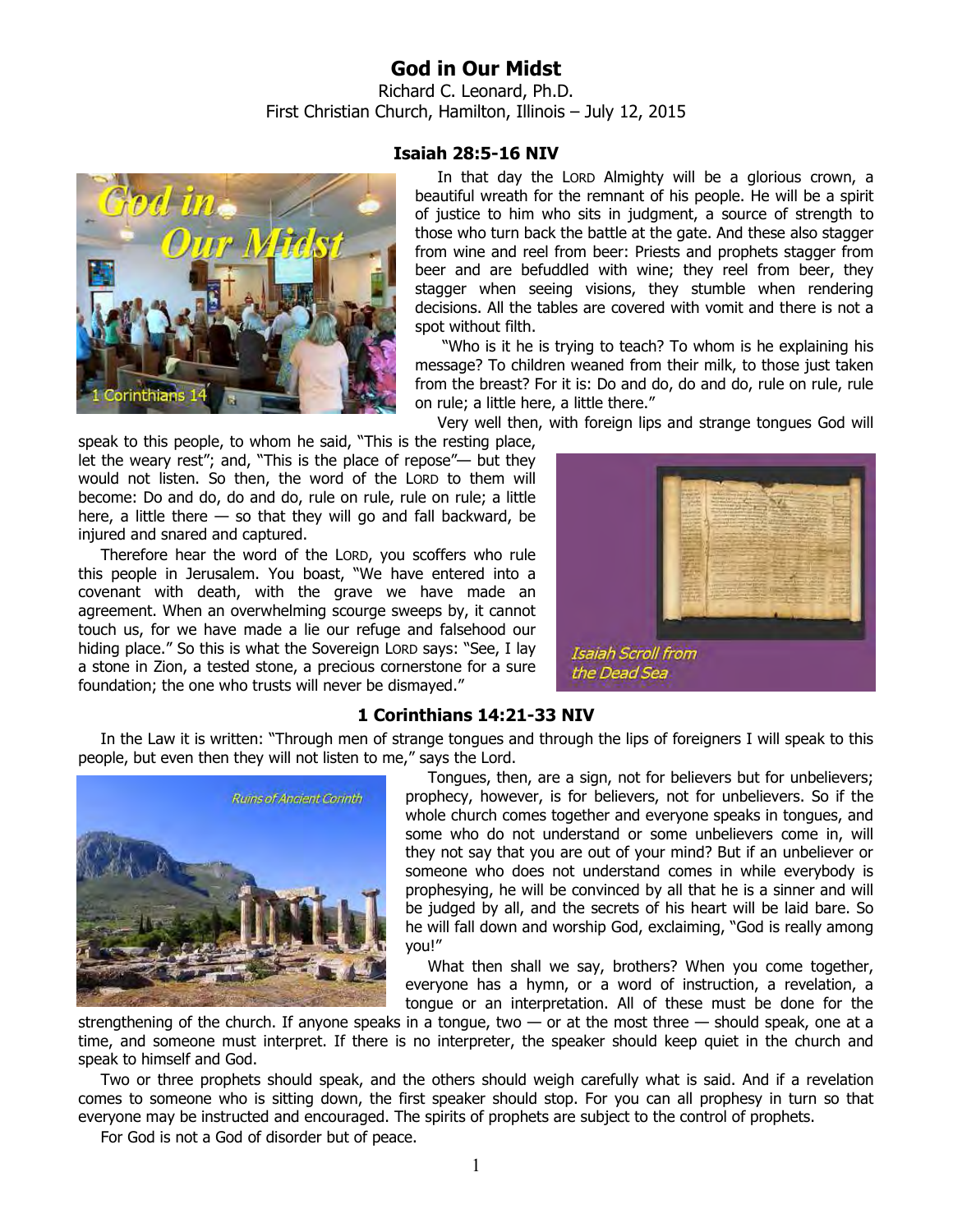At the Board meeting earlier this month, we were considering the future outlook for this church. How can the witness of this congregation be revived and strengthened, so that people in this community will come to understand their need for the Lord and enter into the fellowship of the body of Christ — either our particular slice of it here, or in some other congregation? Of course, that issue is always a topic for discussion at Board

\_\_\_\_\_\_\_\_\_\_\_\_\_\_\_\_\_\_\_\_\_\_\_\_\_\_\_\_\_\_\_\_

meetings, and it's likely to be a topic for discussion at our annual meeting coming up next month. But we had an unusual discussion of this question at the last Board meeting, unusual in that we continued to converse about it for about ten minutes after the meeting was officially adjourned. Nobody seemed to want to get up and leave, because for our Board members and, really, for all of us  $-$  the future of this church is a burning issue. As we stand today, we're an ageing congregation (and I'm 76 myself); and we wonder whether, say ten years from now, "Will there be enough people here to sustain this ministry?"

When this topic comes up, one item often mentioned is the things that have been tried in the past to interest people in our community in participation in the church. Events like suppers,



vacation Bible school, movie nights, or special programs have occasionally drawn people into the building. But the hope that those people will then begin to attend Sunday worship has just never seemed to materialize. Then we can consider the plans your former pastor had for starting a contemporary-style worship service, and publicizing those plans throughout the community in the hope that younger people would be drawn in. It was a frustration for him that this congregation just didn't have the resources, or perhaps the inclination, to pursue that idea. I guess he felt that, in order to fulfill his call to ministry, he had to move on and look for another opportunity — and that's why I'm here in this pulpit today, instead.

As I look about our community, I see a great need. My guess is that about 80% of the people of Hamilton, or the Tri-State area as a whole, have no relation to a church, because they see no need, and no possibility, for God to be involved in their life. Since the 17th century, when the philosophy of materialism began to take hold in earnest, the whole of Western culture has been moving in the direction of ruling "spiritual" influences completely out of consideration when making decisions at both the societal and personal levels. That movement seems to be reaching a peak in the environment we live in today — and I don't have to rehearse for you the evidence for that claim. Therefore, many of your friends and neighbors, and even perhaps your family members, are living in a godless world. And despite the various challenges they may encounter in life, they appear to be quite contented with a perspective that's limited to the four dimensions of space-time, with no thought of dimensions of reality that may lie beyond their immediate vision.



I have in my mind a picture of the people I'm talking about. As I sat on our front porch one day recently, two young men roared by on their motorcycles, their caps turned backwards and their arms covered with tattoos. That image has stayed with me as a picture of the element in our community that is probably the hardest to reach. Another image was supplied by a young woman ahead of me in the checkout line at Dollar General, a woman with a hard look on her face (what I could see of it, for she was wearing dark glasses); and I was reminded of so many young women you meet who seem to be hardened to life  $$ women who use crude language when talking on their cell phones, and judging from the quality of their voices are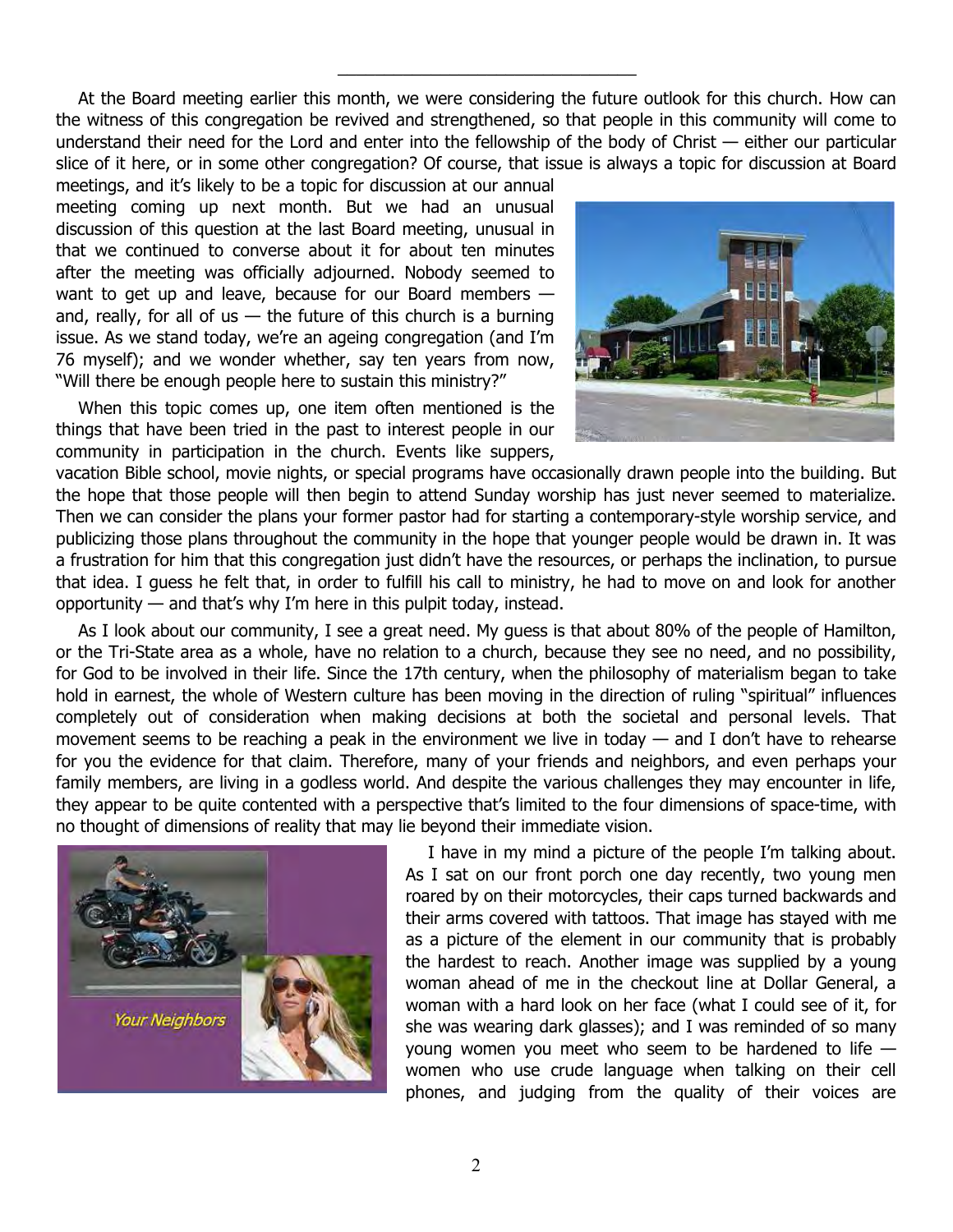probably frequenters of the local bar or liquor store. Those are the people of our community, the ones who will be here after you and I are gone. Is there any hope for them, as far as their getting connected with Jesus is concerned?

And then, as we were discussing at the Board meeting, suppose one of those people I'm describing did – by some odd circumstance — come into our worship gathering on a Sunday morning. What might they encounter *here* that would create the desire, and open up the possibility, of uniting with Jesus, becoming part of his body, and sharing in the hope of the resurrection from the dead? Would God be more real to them as a result of being exposed to the worship of God in this church, or any church in this community?

To get a handle on this question, I looked into the apostle Paul's description of the worship gathering in the church at Corinth, a portion of which I read from 1 Corinthians, chapter 14. Paul relates some striking things about the worship of these earliest Christians, and has some pointed advice about how that worship ought to be conducted. But, to me, the most striking thing he has to say in this passage is found in verses 23 to 25:

So if the whole church comes together and everyone speaks in tongues, and some who do not understand or some unbelievers come in, will they not say that you are out of your mind? But if an unbeliever or someone who does not understand comes in while everybody is prophesying, he will be convinced by all that he is a sinner and will be judged by all, and the secrets of his heart will be laid bare. So he will fall down and worship God, exclaiming, "God is really among you!"

Set aside, for the moment, the practices of prophesying and speaking in tongues that Paul refers to here. (I will get back to them.) For me, the most striking thing about this passage is that *unbelievers did come into the* worship gathering of the New Testament church, and when they did, they realized that God was there!

To be a Christian was costly in the ancient Roman world. Yes, it's costly in today's world, too. Owners of a bakery in Oregon have been fined \$135,000 for refusing to bake a wedding cake for a lesbian "couple." But in New Testament times being a Christian was not only costly in terms of finances or social acceptance; it was in

many cases *life-threatening*. When we declare, "Jesus is Lord," we're also saying, "the State is not Lord, the President is *not* lord, the Supreme Court is *not* lord." When the early Christians said, "Jesus is Lord," they were declaring that "Caesar is not Lord." By refusing to worship Caesar's image, or to sacrifice to the other local gods, they put themselves at odds with public policy in their cities. And yet, unbelievers still visited their assemblies, running the risk of being associated with a subversive group the authorities were determined to eliminate. And when these unbelievers came into the Christian gathering they were struck by the reality of the living God, a reality evident in the way these Christians were worshiping.



How were these Christians worshiping? From several ancient sources we get a glimpse of the order, or sequence, of worship: singing of hymns to Jesus, teaching from the Scriptures, gathering at the Lord's Table followed by thanksgiving. But here, in 1 Corinthians 14, Paul gives us a picture of the "flavor" of early Christian worship, at least in that particular church. He mentions, especially, prophecy and speaking in tongues. Since I read through that part of Paul's discussion, I owe it to you to at least touch upon those phenomena. Please bear with me; this could get a little complicated.

Paul begins this portion of his discussion with a quotation from Isaiah 28:10, "'Through men of strange tongues and through the lips of foreigners I will speak to this people, but even then they will not listen to me,' says the Lord." He then states, "Tongues, then, are a sign, not for believers but for unbelievers; prophecy, however, is for believers, not for unbelievers" (14:22). Here we have two phenomena that occurred during worship at Corinth: utterance in tongues, or unknown languages (similar to what the apostles experienced at Pentecost, when the Holy Spirit came upon them); and prophecy, or the speaking forth of a word from the Lord but in the language people understood. In Corinth these things had gotten a bit out of hand, so Paul in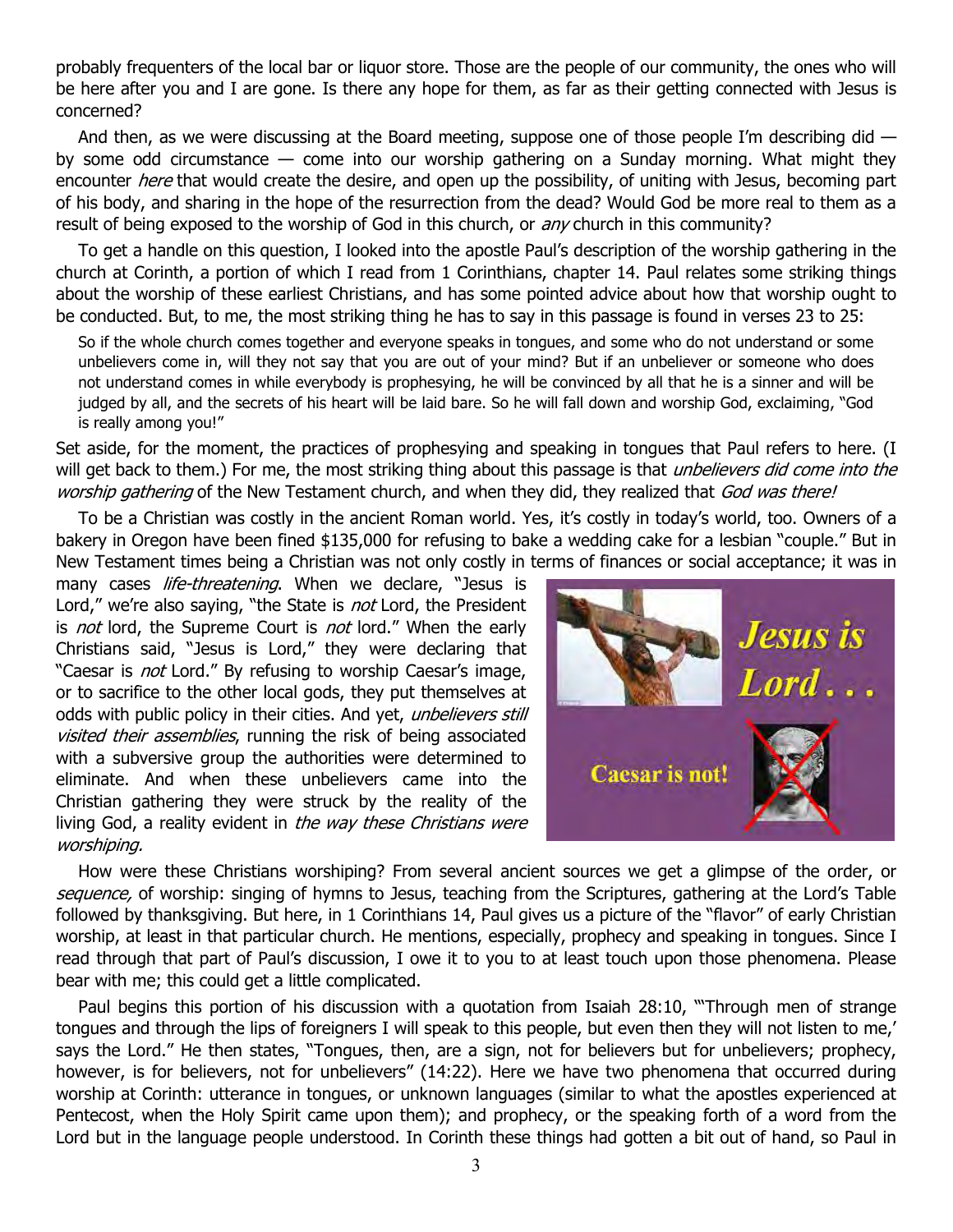this passage is issuing a corrective. At the end of the chapter he states, "Be eager to prophesy, and do not forbid speaking in tongues. But everything should be done in a fitting and orderly way" (14:39-40).

These practices  $-$  prophecy and tongues  $-$  are *signs*, Paul says. In other words, they're evidence of God's presence and activity, which is what a sign is in the Bible. A sign isn't necessarily a "positive" thing for the people receiving it; when the infant Jesus was presented in the Temple, the aged Simeon told Mary that Jesus would be "a sign that is spoken against" (Luke 2:34). In this sense, you and I, as believers in Jesus, are negative "signs" for those 80% of our neighbors who have no place for God in their lives. Paul says that tongues are a sign for unbelievers; that is, if an unbeliever hears a Christian worshiper praying in tongues he will be put off by it because the evidence of God's presence is strange to him. On the other hand, when Christian worshipers speak out the word of God in prophecy, Paul says, that's a sign for believers that God is working with them, and the unbeliever who hears the word will be convicted and declare, "God is surely among you."

But let me back up to the question of tongues. Speaking in tongues is not a regular worship practice in this congregation, as it might be in some churches that call themselves "Pentecostal" or "charismatic." Nevertheless, since tongues are a "sign" for the apostle Paul, we need to understand what they involve and why he quotes that verse from Isaiah. Let me read part of the passage from Isaiah again:

Very well then, with foreign lips and strange tongues God will speak to this people, to whom he said, "This is the resting place, let the weary rest"; and, "This is the place of repose"— but they would not listen. So then, the word of the LORD to them will become: Do and do, do and do, rule on rule, rule on rule; a little here, a little there — so that they will go and fall backward, be injured and snared and captured (Isaiah 28:11-13).

Isaiah seems to be warning his unfaithful Judean listeners that they won't respond to the word of the Lord. But why? The usual translation of this passage is, "The word of the LORD will be to them precept upon precept, precept upon precept, line upon line, line upon line, here a little, there a little." That sounds like careful, stepby-step instruction in the teachings of Scripture, doesn't it? But let me read that line in Hebrew: *tzav letzav,* tzav letzav, gav legav, gav legav, ze'er sham, ze'er sham. That sounds like nonsense syllables, something like baby talk, and Isaiah seems to be saying that the word of God will sound like nonsense to the unbeliever, so they will reject it and suffer the consequences. That's what Paul is picking up here. In other words, Isaiah has

## צו לצו צו לצו קו לקו קו לקו זאיר שם זאיר שם

tzav letzav tzav letzav, gav legav gav legav, ze'er sham, ze'er sham

actually quoted an utterance in unknown tongues, just as Paul implies when he cites him in our passage from 1 Corinthians: "Through men of strange tongues and through the lips of foreigners I will speak to this people." Speaking in tongues is a sign, and the word of the Lord is a sign; they both seem like nonsense to the unfaithful, the unbeliever. But they are still evidence of the mysterious working of God in the life of the body of Christ.

I told you this could be a bit complicated, and I bring it up only to do justice to the larger passages that I read. I guess the point is that, in the early Christian worship Paul is

describing, *something was happening* that made the presence of the Lord evident to whomever was there, including a visiting unbeliever. In Corinth, people were giving utterances in tongues, which Paul seems to regard not as messages *from* God but prayers to God, because earlier in the same chapter 14 he says, "I will pray with my spirit, but I will also pray with my mind; I will sing with my spirit, but I will also sing with my mind. If you are praising God with your spirit, how can one who finds himself among those who do not understand say 'Amen' to your thanksgiving, since he does not know what you are saying? You may be giving thanks well enough, but the other man is not edified" (14:15-17). In Corinth, also, worshipers were speaking forth words of prophecy, which Paul also qualifies when he states, "But everyone who prophesies speaks to men for their strengthening, encouragement and comfort" (14:3). Prophecy, in the church, isn't for the purpose of adding to the word of God we have in the Scriptures; it is for the edification, the building up, of the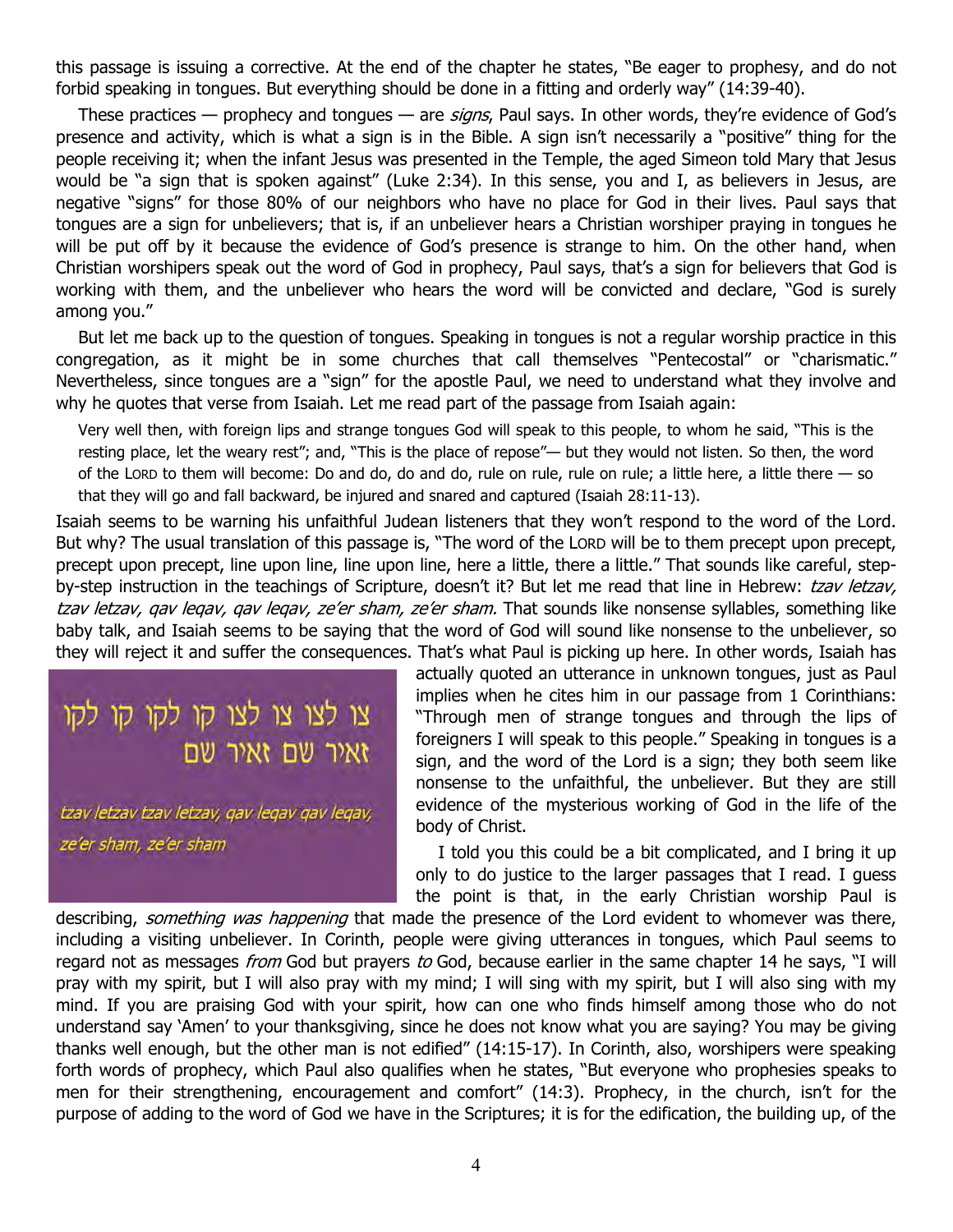body of Christ and for helping each worshiper to grow and develop in his practice of the faith. Whatever form we use, in our worship we certainly need both thanksgiving to God and encouragement in Christian living.

We don't know enough about early Christian worship to be sure that the phenomena Paul describes at Corinth occurred in other congregations. But we can suggest that prophecy and speaking in tongues are, to a degree, matters of *worship style*. As I mentioned, we associate those practices with churches we call "Pentecostal" or "charismatic," although you might be surprised to learn that people in other churches sometimes observe these same practices — including, as we recently learned, dignified bishops in the Church

of England. Our worship style at First Christian is different from the style Paul describes at Corinth; our pattern of worship developed from the evangelistic gatherings and revivals of the American frontier, which featured a musical "warm-up" followed by preaching and an "altar call." To this, the "Christian church" movement added the regular observance of Holy Communion, in the desire to restore that central element of New Testament worship, the gathering about the Table of the Lord.

But when it comes to whether the unbelieving visitor will sense the presence of the risen Lord Jesus in our gathering, worship style doesn't matter. I know churches that worship using the Anglican Prayer Book or the Lutheran service book,



with their written prayers and set ceremonies, and these churches are filled with young families. I know churches that worship with the pipe organ and standard, stately hymns that are attracting young men and women, as well as older people. Of course, we know about mega-churches, congregations of thousands, with a contemporary worship style. But worship style doesn't matter. The important factor isn't the type of worship, but the type of worshiper. Wherever, as in Corinth, the worshipers are on fire, invested in their devotion to the Lord and willing to express that devotion freely and enthusiastically — then the unbeliever who enters is more likely to say, "Surely God is in your midst!"

We're concerned about the future of this ministry, and we'd like to see revival not only in this congregation but in all churches in our area. How can we reach out to our neighbors, our friends, our family members, or even people we don't know, to help them understand that God is real? I would suggest that revival doesn't begin with outreach into the community. We probably can't do much to change the minds of the 80% for whom God has no reality, and who have no concept of the life Jesus offers. That's what repentance is, by the way — metanoia, change of mind, coming to look at reality in a different way, developing a different worldview as sociologists call it. We certainly can't argue, or cajole, or entice people into repentance and belief, when they perceive no problem with their unbelief.

We would like to see revival begin as new people do start showing up in church, as the result of *believing* prayer in their behalf, or because life circumstances cause them to question their own worldview that excludes God. But revival of faith can't begin with people who have no faith to revive. Revival has to begin somewhere else, and to my mind it has to begin with the people who are already in church, faithful to the family of God and regularly attending our gathering. If you and I can "get revived," there will be something here for the unbeliever to see, and respond to, if and when they do trickle in. Otherwise, if they do show up, they may just shrug their shoulders and exclaim, as they exit, "What's the point?"

What can you and I do, *supported by believing prayer*, to become the kind of worshipers about whom the visitor might be moved to exclaim, "God is really among you"? Could we ask ourselves a few questions?

- Can I be more steadfast in my attendance at Sunday worship, not diverted by other pastimes or events?
- Can I be more enthusiastic in my singing or begin to sing, in the first place?
- Can I allow my attention to be more firmly riveted upon the reading and exposition of the word of God, and not be distracted by stray thoughts or interruptions?